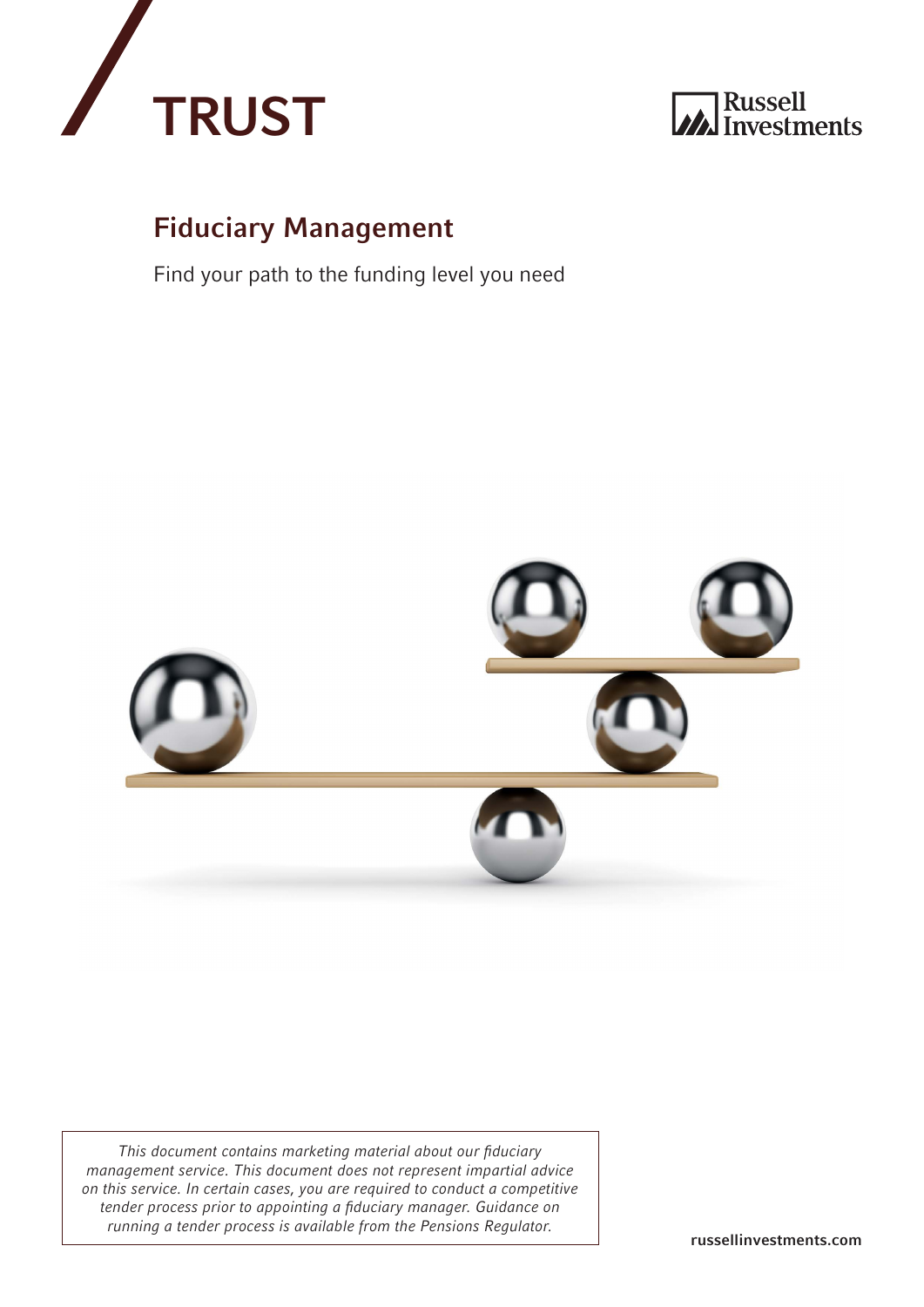## Understanding what keeps you up at night.

#### UK Pension schemes face an ongoing balancing act between competing priorities:

- Needing sufficient assets to pay members' benefits in the long-term as the population lives longer.
- Having to balance these assets with the need to manage short-term funding level risks.
- The challenges of minimising the burden on the corporate's financial wellbeing and the sponsor covenant. The sheer scale of these problems in recent years have been exacerbated by lower returns from ever more volatile markets. These market conditions are expected to continue for the foreseeable future.
- Although some relief might be expected from liabilities reducing as a result of rising yields, the future path of longevity remains uncertain.
- Not to mention the increased risk from inflation within the foreseeable future.



# How do I manage these challenges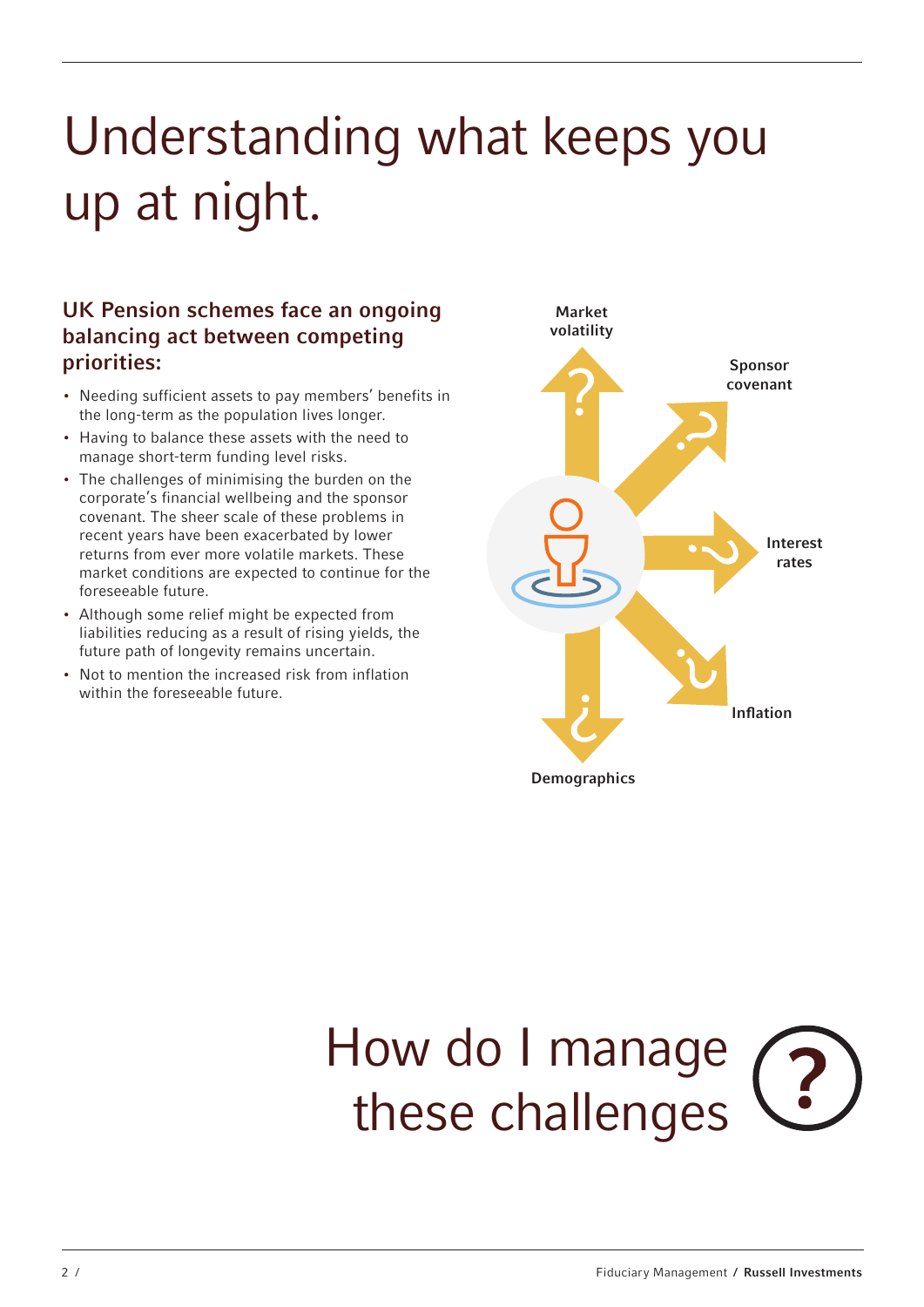### A different outcome demands a different approach.

#### Implementing the right strategy for you.

- The effective implementation of a pension scheme's investment strategy is likely to be the single key difference between success and failure in achieving a scheme's required outcome.
- The incremental gains from doing a range of things well can help pension schemes reach their goals.

#### Effective delegation is key.

- Within pension schemes, there are some things you can delegate, such as safe-keeping of the assets.
- But there are some things you cannot delegate, such as strategy.
- And there are things you don't currently delegate that you should consider outsourcing to an expert partner.



*Time is a scarce resource; on average trustees spend 16 hours2 per year making investment decisions.*

## How do I apply this different approach

2 Source: 'The evolution of decision making' Russell Investments paper.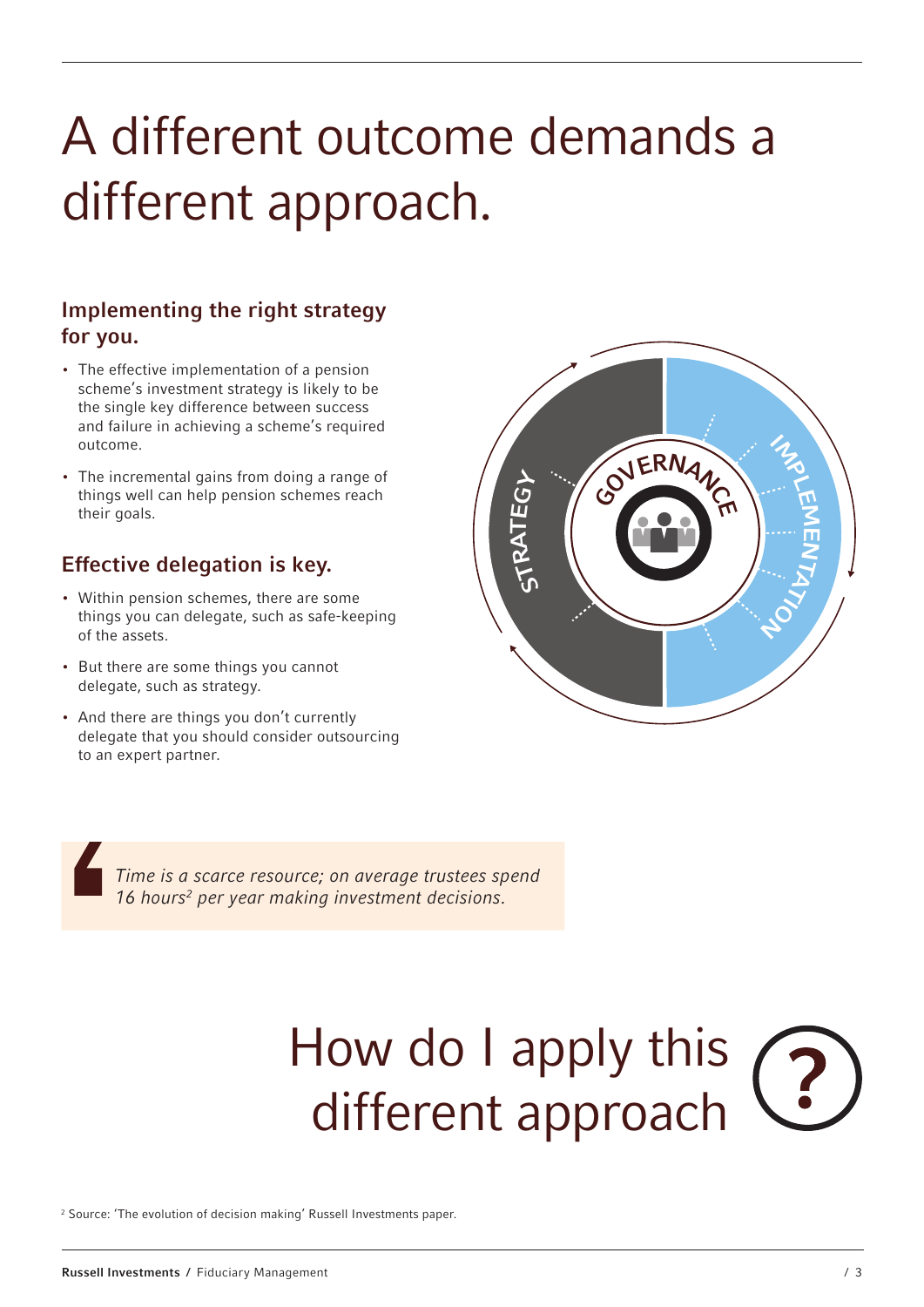### Total portfolio management apporach.

#### At Russell Investment we believe that specialisation informs better decisionmaking

- Insightful manager research: we have over 40 research analysts who combine best of breed managers in to a variety of multi-asset class portfolios.
- Your total portfolio brings together specialist portfolios through our our team of more than 20 multi-asset class specialists for your pension scheme.
- Your specialist Russell Investments team becomes an extension of the resource available to your pension scheme.
- Our fiduciary management solutions draw upon a unique set of capabilities and experience that are required for success:
	- Sound advice
	- Dynamic portfolio management
	- Efficient execution

We believe that no other UK provider can credibly claim to have these three leading-edge capabilities within their existing business.

**GOAL**  $\ddot{\bf a} \dot{\bf a} \dot{\bf a} \dot{\bf a} \dot{\bf a} \dot{\bf a}$ LIABILITIES <u>AA AA</u> OVERLAYS YOUR PORTFOLIO ASSET CLASS PORTFOLIOS INDIVIDUAL MANAGER PORTFOLIOS **SECURITIES** TOTAL PORTFOLIO MANAGEMENT

*Russell Investments' clients have exceeded their funding targets since inception by 0.8% after fees3 .*

## What experience does Russell Investments have

3 Source: Russell Investments. Based on Russell Investments' UK full fiduciary management clients as of 31 March 2021. Performance is annualised and net of management fees and client cashflows. Performance is relative to clients' funding targets, with client objectives and constraints taken in to account.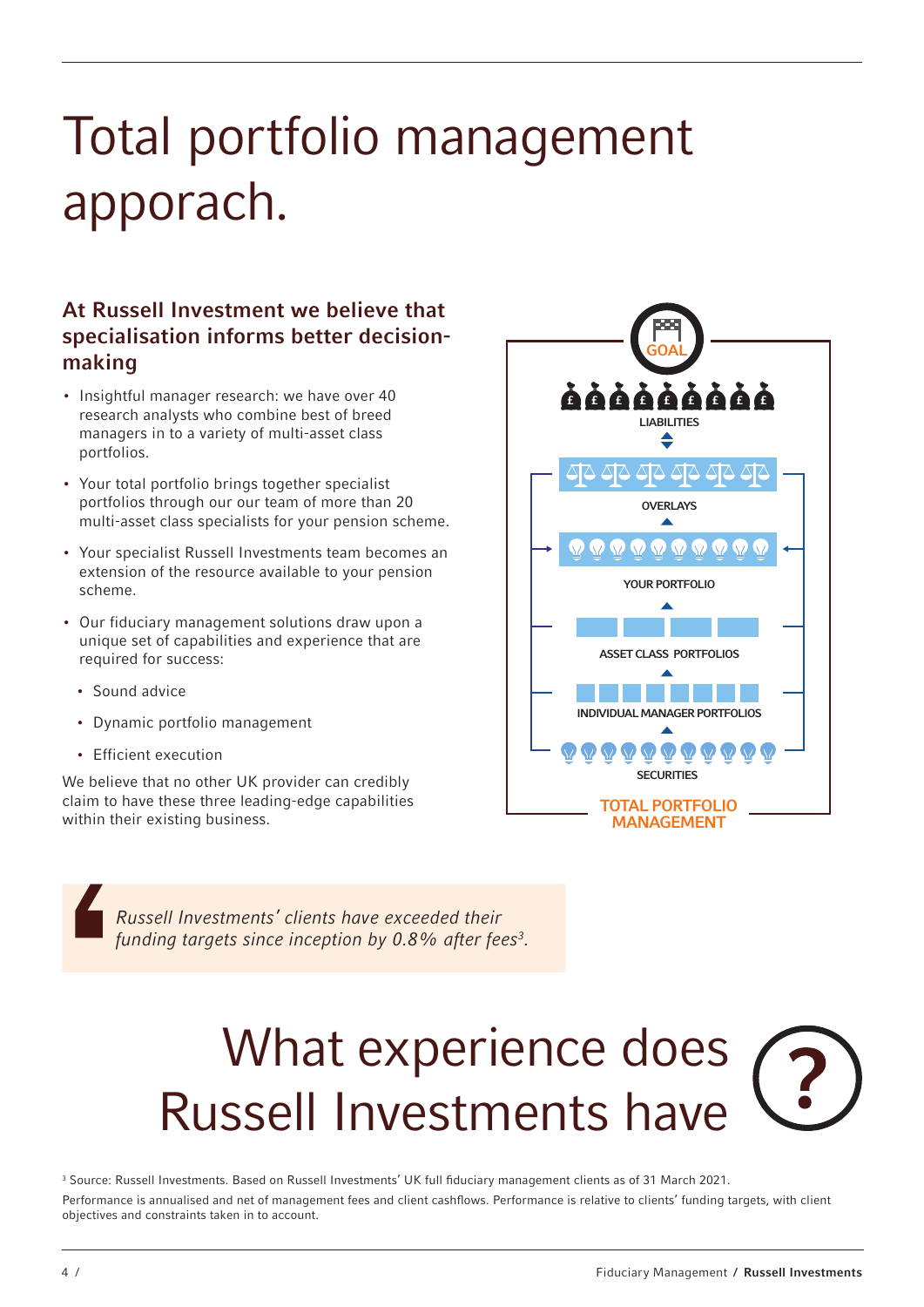# Uniquely positioned to help you.







£59.6 **LION** ASSETS UNDER FIDUCIARY MANAGEMENT RESPONSIBILITY



SOUND ADVICE £2.0 TRILLION ASSETS UNDER ADVICE



14,420 GLOBAL

INVESTMENT PRODUCTS MONITORED



1332

INVESTMENT PROFESSIONALS AND **ASSOCIATES** 

> All information is as at 31 March 2021 unless stated otherwise. AUA as at 31 December 2020. Source: Russell Investments

## Our clients.



199 MULTI-ASSET SOLUTIONS PROVIDED GLOBALLY TO INSTITUTIONAL CLIENTS



399 INSTITUTIONAL CLIENTS

> Information as at 31 March 2021. Source: Russell Investments